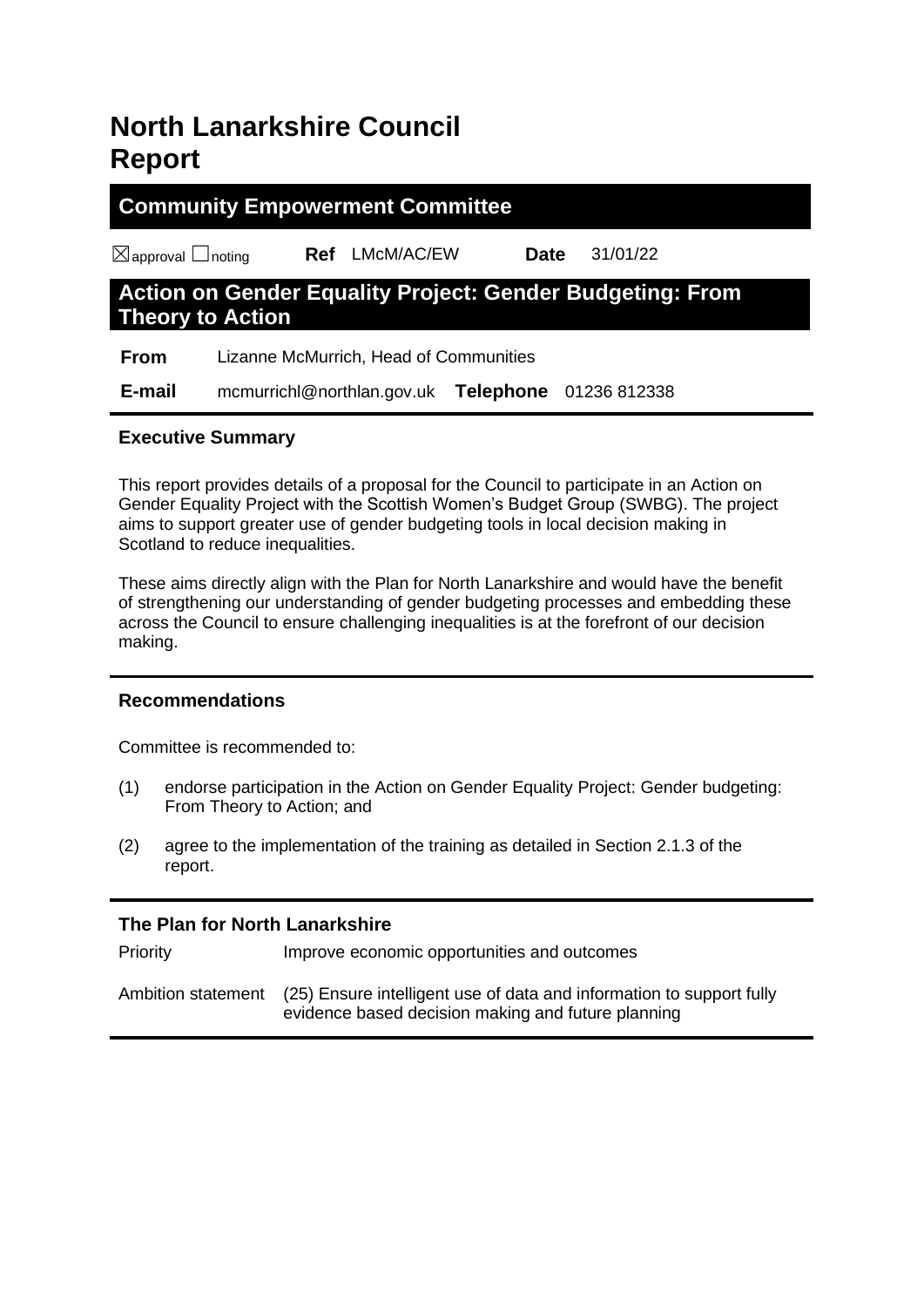#### **1. Background**

- 1.1 As members are aware, in March 2021 the Council became one of the first Local Authorities to be awarded Bronze Standard in the world leading Equally Safe at Work employer accreditation programme. Equally Safe at Work aims to advance gender equality in the workplace as a strategy for tackling violence against women. It is well understood that violence against women is both a cause and consequence of gender inequality.
- 1.2 In November 2021, the Scottish Women's Budget Group launched a project (Gender Budgeting from Theory into Action) which aims to support greater use of gender budgeting tools in local decision making in Scotland to reduce inequalities. Five Scottish Local Authorities were invited to come forward to participate.
- 1.3 The Council's Equally Safe at Work Working Group and Elected Member Equality Champion agreed that participating in such a project would bring benefits to both the Council and women. Research into the impact of Covid-19 on women shows that, without mitigating action, the pandemic has the potential to reverse gender equality gains and reinforce women's pre-existing inequality.
- 1.4 Building on ongoing commitments to address gender inequality, an initial note of interest to participate was lodged, on behalf of the Council, with the Scottish Women's Budget Group (SWBG).

#### **2. Report**

#### 2.1 **Action on Gender Equality Project: From Theory to Action**

- 2.1.1 As previously mentioned the project aims to support greater use of gender budgeting tools in local decision making to reduce inequalities. The Council's participation in the project will:
	- build the knowledge of key staff and elected members regarding the role of intersectional gender analysis within policy and budget decision making processes;
	- ensure that the Council is making best use of data to reduce inequalities;
	- improve the quality of the Council's equality impact assessments and budget decision making processes in terms of reducing inequalities; and
	- assist the Council to meet its Public Sector Equality and Fairer Scotland Duties to advance equality and tackle socio-economic disadvantage.
- 2.1.2 In terms of project support, the Council will receive specialist resources and support provided by SWBG which will include:
	- access to free online and in person training, with tailored provision based on our identified needs;
	- 40 hours mentoring support to look at specific policy areas and support the use of gender analysis tools in equality impact assessments and budget processes; and
	- access to action learning sets to support staff for the duration of the project and until 2024.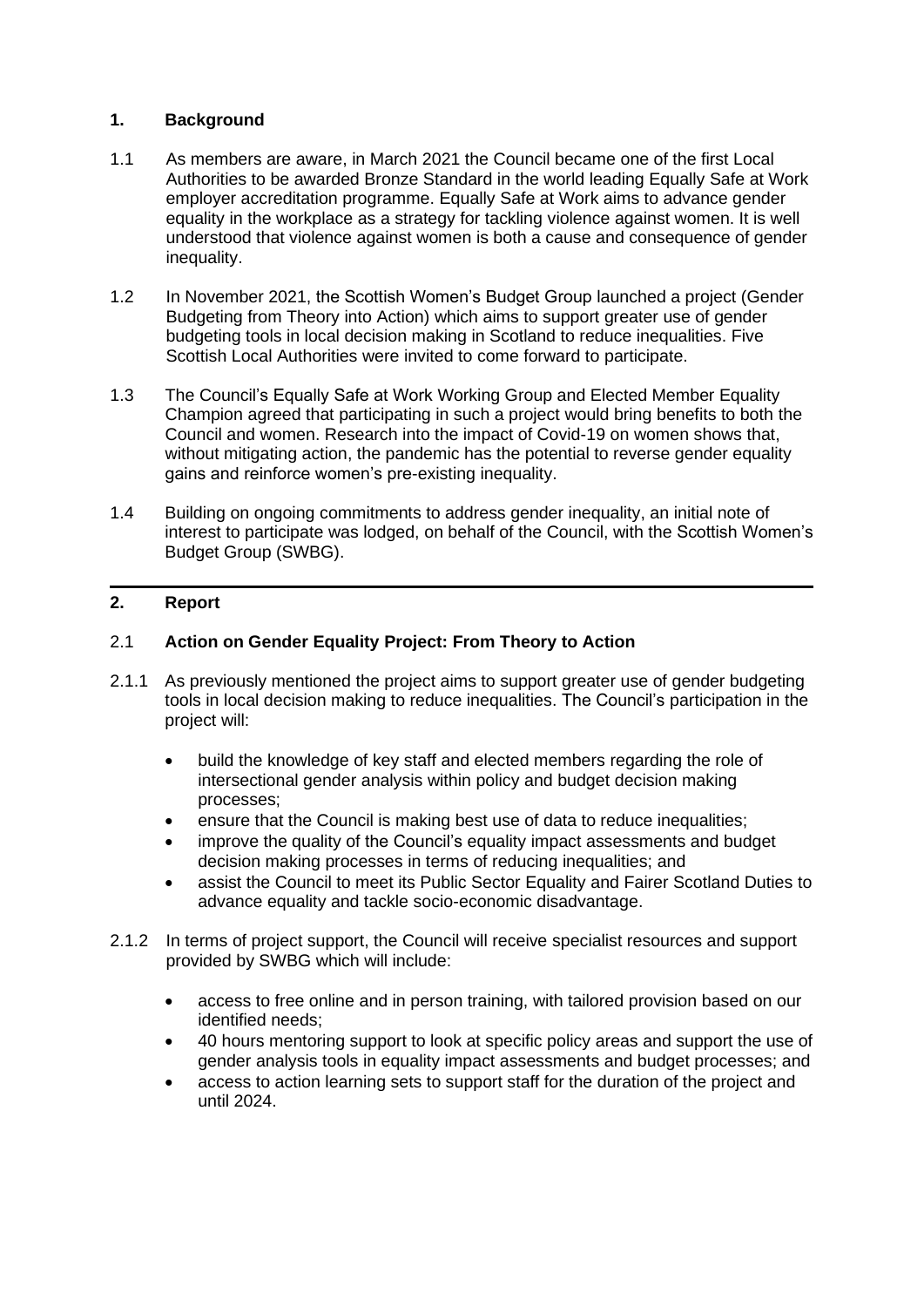- 2.1.3 Input will be required from both officers and elected members and participation would involve the Council signing up to the following:
	- commit that 75% of elected members will attend a 2 hour briefing on Gender Budgeting and their role – with opportunity for further input with elected members if requested;
	- commit that staff at various levels and services will engage in training sessions including:
		- o Heads of Services attending 2 half day training sessions;
		- o open opportunity for staff across all services to attend introductory training;
		- $\circ$  key staff in finance, policy, equalities to attend bespoke training and will work with the SWBG to embed gender budgeting analysis;
	- a link worker within the council who will act as a key contact and conduit;
	- support to circulate a survey to elected members and key staff, and participate in some small focus group discussions to understand existing knowledge and barriers to gender budget analysis, and help inform the programme of work; and
	- provide access to the Council's equality impact assessment and budgetary paperwork, governed by a confidentiality understanding.
- 2.1.4 The project will be undertaken over three years beginning in January 2022 when briefing information on gender budgeting will be issued to elected members, before the training proceeds with the new administration members post-May. Engagement with key employees can and will begin immediately.
- 2.1.5 As detailed in this report it is clear that the aims of this project directly align with the Plan for North Lanarkshire by strengthening our understanding of gender budgeting processes and embedding these across the Council to ensure challenging inequalities is at the forefront of our decision making.

#### **3. Public Sector Equality Duty and Fairer Scotland Duty**

3.1 Participating in this project will assist us to meet our Public Sector Equality and Fairer Scotland Duties to advance equality and tackle socio-economic disadvantage

#### **4. Impact**

#### 4.1 **Financial impact**

4.1.1 Participating will help the Council ensure that budget decisions are seen through a gendered lens thus advancing equality.

#### 4.2 **HR policy / Legislative impact**

4.2.1 Assists the Council meet our equality and Fairer Scotland duties.

#### 4.3 **Technology / Digital impact**

4.3.1 None anticipated.

#### 4.4 **Environmental impact**

4.4. None anticipated.